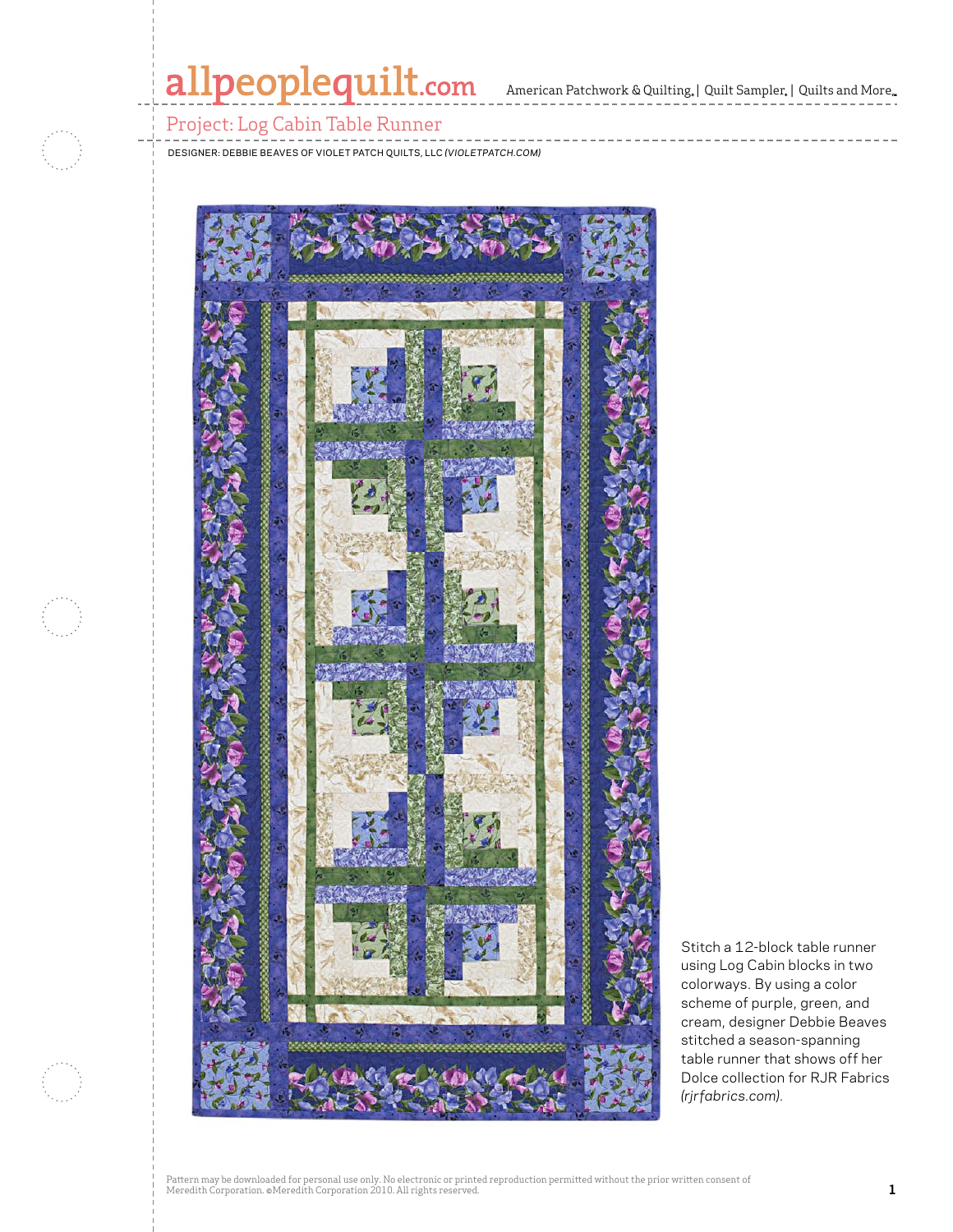# allpeoplequilt.com

Project: Log Cabin Table Runner

- **Materials**
- **•**  <sup>9</sup>×22" piece (fat eighth) purple floral (blocks, outer border)
- **•**  1⁄8 yard *each* of cream tone-ontone and mottled cream (blocks)
- **•** 5⁄8 yard purple print (blocks, outer border, binding)
- **•**  1⁄4 yard light purple print (blocks)
- **•** 1⁄4 yard tan print No. 1 (blocks)
- **<sup>•</sup>** 11⁄4 yards tan print No. 2 (blocks, inner border)
- **1⁄4** yard light green print (blocks)
- **•**  3⁄8 yard green print (blocks, inner border)
- **•** 1⁄8 yard green floral (blocks)
- **<sup>■</sup>** 1% yards purple border print (outer border)
- **1%** yards backing fabric
- **•**  <sup>32</sup>×56" batting

Finished table runner: 251⁄4×491⁄4" Finished block: 6" square

Quantities are for 44/45"-wide, 100% cotton fabrics. Measurements include 1/4" seam allowances. Sew with right sides together unless otherwise stated.

### Cut Fabrics

Cut pieces in the following order. Cut the purple border print lengthwise (parallel to the selvages).

**From purple floral, cut:**

- **•**  4—43⁄8" squares
- **•**  6—21⁄2" squares
- **From cream tone-on-tone, cut:**
- 12-11⁄2×21⁄2" rectangles for position 1
- **From mottled cream, cut:**
- 12-11/<sub>2×</sub>31/<sub>2</sub>" rectangles for position 2

**From purple print, cut:**

- **•**  4—21⁄2×42" binding strips
- **2–11/2×391/2**" strips for outer border
- 2-11⁄2×251⁄4" strips for outer border
- 6-11⁄2×61⁄2" rectangles for position 8B
- 4-11⁄2×4<sup>3</sup>⁄8" rectangles for outer border
- 6-11⁄2×31⁄2" rectangles for position 3A
- **From light purple print, cut:**
- 6-11⁄2×51⁄2" rectangles for position 7B
- 6-11⁄2×41⁄2" rectangles for position 4A
- **From tan print No. 1, cut:**
- 12-11⁄2×41⁄2" rectangles for position 5
- **From tan print No. 2, cut:**
- **2–11⁄2×361⁄2**" strips for inner border
- **2-11/2×121/2**" strips for inner border
- <sup>1</sup> 12-11/<sub>2×</sub>51/<sub>2</sub>" rectangles for position 6
- <sup>1</sup> 4 1<sup>1</sup>/<sub>2</sub>" squares for inner border **From light green print, cut:**
- 6-11⁄2×51⁄2" rectangles for position 7A
- 6-11⁄2×41⁄2" rectangles for position 4B
- **From green print, cut:**
- **•**  2—1×361⁄2" strips for inner border
- 2-1×151⁄2" strips for inner border
- 6-11⁄2×61⁄2" rectangles for position 8A
- 6-11⁄2×31⁄2" rectangles for position 3B
- 4-1×11⁄2" rectangles for inner border
- **From green floral, cut:**
- **•**  6—21⁄2" squares

**From purple border print, fussycut along same portion of stripe for each:**

- 2-4<sup>3</sup>⁄8×39<sup>1</sup>⁄2" strips for outer border
- 2-4<sup>3</sup>⁄8×15<sup>1</sup>⁄2" strips for outer border

### Assemble Blocks

- 1. Sew together a purple floral 2<sup>1</sup>/<sub>2</sub>" square and a position 1 cream tone-on-tone rectangle to make a unit (Diagram 1). Press seam toward rectangle. Join a position 2 mottled cream rectangle to right-hand edge of unit to make a purple floral block center. Press seam toward position 2 rectangle. Repeat to make six purple floral block centers total.
- 2. Sew a purple print position 3A rectangle to bottom edge of a purple floral block center (Diagram 2). Press seam toward position 3A rectangle. Add a light purple print position 4A rectangle to left-hand edge; press.
- **3.** Referring to Diagram 3, continue adding A and tan print rectangles in numerical order to make a Log Cabin A block. Press all seams away from block center. The Log Cabin A block should be 61/2" square including seam allowances.
- 4. Repeat steps 2 and 3 to make six Log Cabin A blocks total.
- **5.** Repeat Step 1 using green floral 21⁄2" squares to make six green floral block centers total (Diagram 4).
- **6.** Referring to Diagram 5, repeat steps 2 and 3 with B and tan print rectangles to make six Log Cabin B blocks total.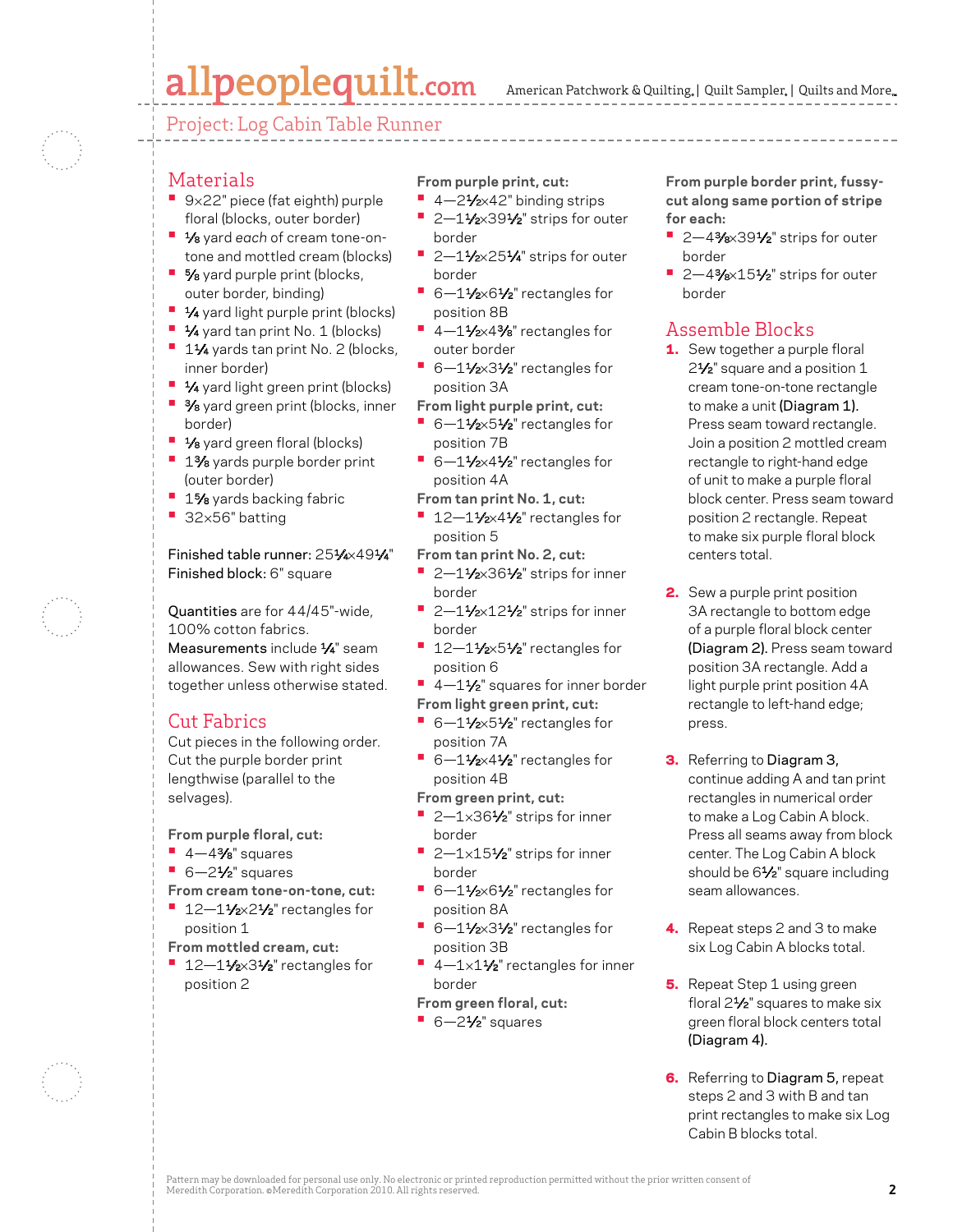## allpeoplequilt.com

American Patchwork & Quilting,  $|$  Quilt Sampler,  $|$  Quilts and More,

Project: Log Cabin Table Runner

### Assemble Table Runner Center

Referring to Table Runner Assembly Diagram for placement, lay out blocks in six rows. Join blocks in each row. Press seams in one direction, alternating direction with each row. Join rows to make table runner center. Press seams in one direction. The table runner center should be 121/2×361/2" including seam allowances.

### Assemble and Add Borders

- **1.** Aligning long edges, join a green print 1×361⁄2" strip and a tan print No.  $2-1\frac{1}{2} \times 36\frac{1}{2}$ " strip to make a long pieced inner border strip. Press seam toward green print. Repeat to make a second long pieced inner border strip.
- 2. Referring to Table Runner Assembly Diagram, join a tan print No. 2-11/2×121/2" strip, two green print  $1 \times 1\frac{1}{2}$ " rectangles, and two tan print No. 2-11/<sub>2</sub>" squares to make a pieced strip. Press seams toward green print. The pieced strip should be  $11/x151/x$ including seam allowances. Sew a green print  $1\times15\frac{1}{2}$ " strip to a long edge of the pieced strip to make a short pieced inner border strip. Press seam toward green print. Repeat to make a second short pieced inner border strip.
- **3.** Referring to Table Runner Assembly Diagram, join long pieced inner border strips to long edges of table runner center. Join short pieced inner border strips to remaining edges. Press all seams toward inner border. The table runner center now should be 151/2×391/2" including seam allowances.
- 4. Join a purple print  $1\frac{1}{2} \times 39\frac{1}{2}$ " strip and a purple border print 43⁄8×391⁄2" strip to make a long pieced outer border strip. Press seam toward purple print. Repeat to make a second long pieced outer border strip.
- **5.** Referring to Table Runner Assembly Diagram, sew together a purple border print 43⁄8×151⁄2" strip, two purple print 11⁄2×4<sup>3</sup>/8" rectangles, and two purple floral 43⁄8" squares to make a pieced strip. Press seams toward purple print. The pieced strip should be 43⁄8×251⁄4" including seam allowances. Join a purple print 11⁄2×251⁄4" strip to a long edge of the pieced strip to make a short pieced outer border strip. Press seam toward purple print. Repeat to make a second short pieced outer border strip.
- **6.** Sew long pieced outer border strips to long edges of table runner center. Join short pieced outer border strips to remaining edges to complete table runner top. Press seams toward outer border.

### Finish Table Runner

- 1. Layer quilt top, batting, and backing; baste. Quilt as desired.
- 2. Bind with purple print binding strips.